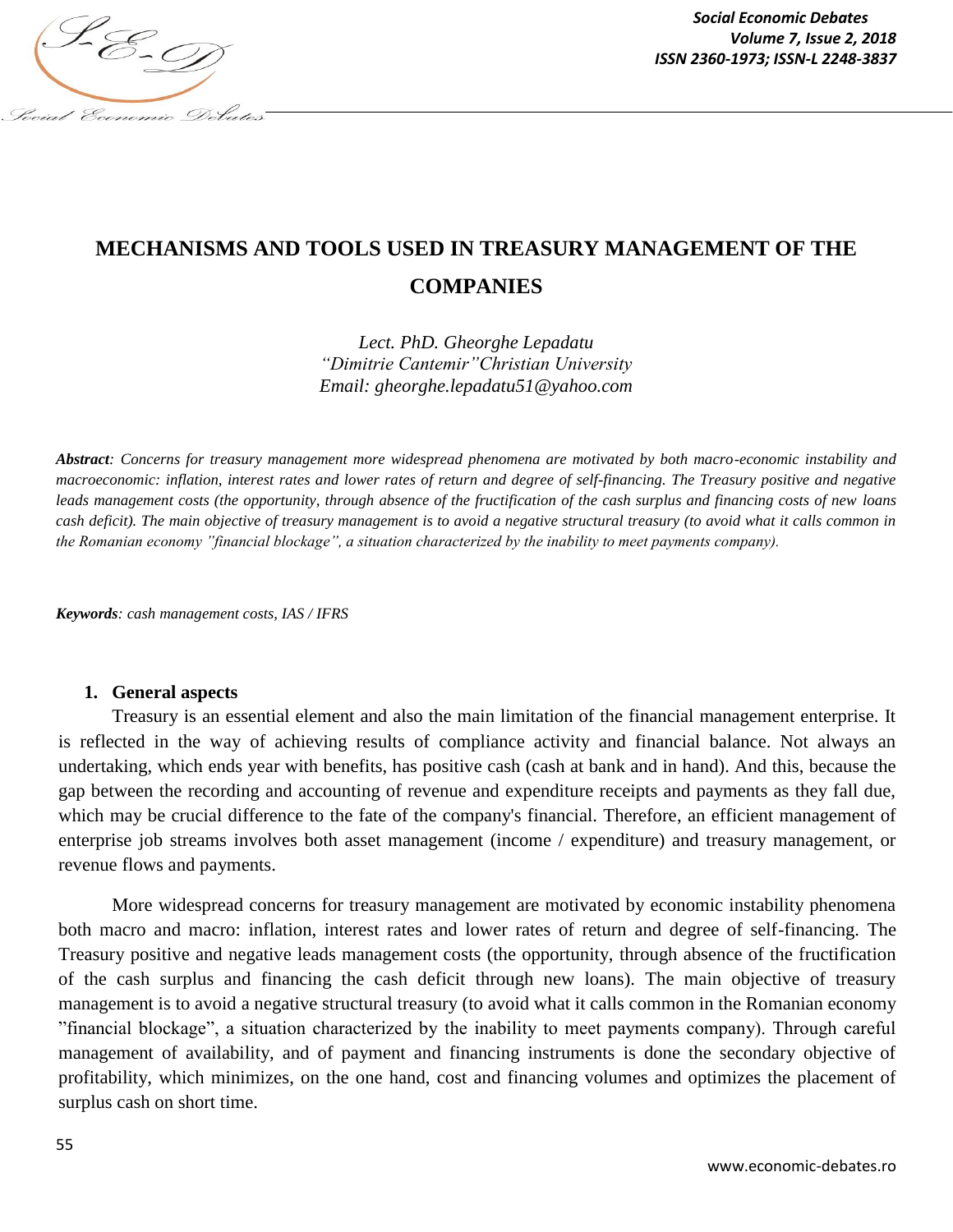

Among other objectives of cash management include:

- (1) avoidance of losses in the days of settlement, the bank receipts and payments of the enterprise,
- (2) increasing the efficiency collection company claims, without affecting the policy to customers,
- (3) balanced and relaxed staggering maturity of liabilities of enterprises.

## **2. Financial risk management**

A dimension at all negligible of the cash management is represented by the management of financial risks, which involves the use of instruments of speculation and when financial markets are very volatile, in other words when exchange rates and interest rates varies greatly at short intervals.

Financial risk management problem becomes even more important today, when Romanian companies are under pressure of high interest rates, due to persistence of high rates of inflation and an economic slowdown, not to mention that in some sectors activity in our country is facing a "negative growth".

One of the most popular treasury management policies, globally, is "Treasury zero". It is to maintain as close to zero cash balances to reduce the cost of treasury management (includes avoiding financing costs and opportunity through actions such as preserving the least possible spare cash, use credit forms the least costly, in amounts as small and as short a period, etc.). Management of "zero cash" faces a number of difficulties, especially for companies with numerous financial flows adjusted by check, because the date of checks presentation can not be accurately.

In fact, setting treasury management company requires an optimum between the means of financing costs and income from investment of cash. In addition, an efficient management of cash means that the company wanted to have at the moment is sufficient to meet the close out. To do this, set the size and date of chargeability and instant availability resulting from enterprise operation. It therefore needs a cash management firm estimate of the cash budget provided.

However, all these treasury management coordinates are derived from general purpose finance company, the increase of capitalization value. Before resorting to loans to cover the forecast deficit balance, it must be taken first, some measures arising from a natural sense of treasury management. First action is to move some revenue (by reducing volume and / or duration of trade credit to customers or by request in advance of sales receipt) and delay (in legal terms) of payment (credit extension-provider). Secondly, it seeks waiver for the time incurred expenditure (investments, dividends, etc.). Finally, work parties achieve exceptional revenue (sale of fixed assets or assets available etc.. ).

Balance deficit resulting from these measures to be covered by new loans and discount treasury, whose selection and dosage taken by "art" of funding to optimize the size of their actual cost. They act as buffer between the increases or decrease the need for capital assets and reduce or increase their sources of capital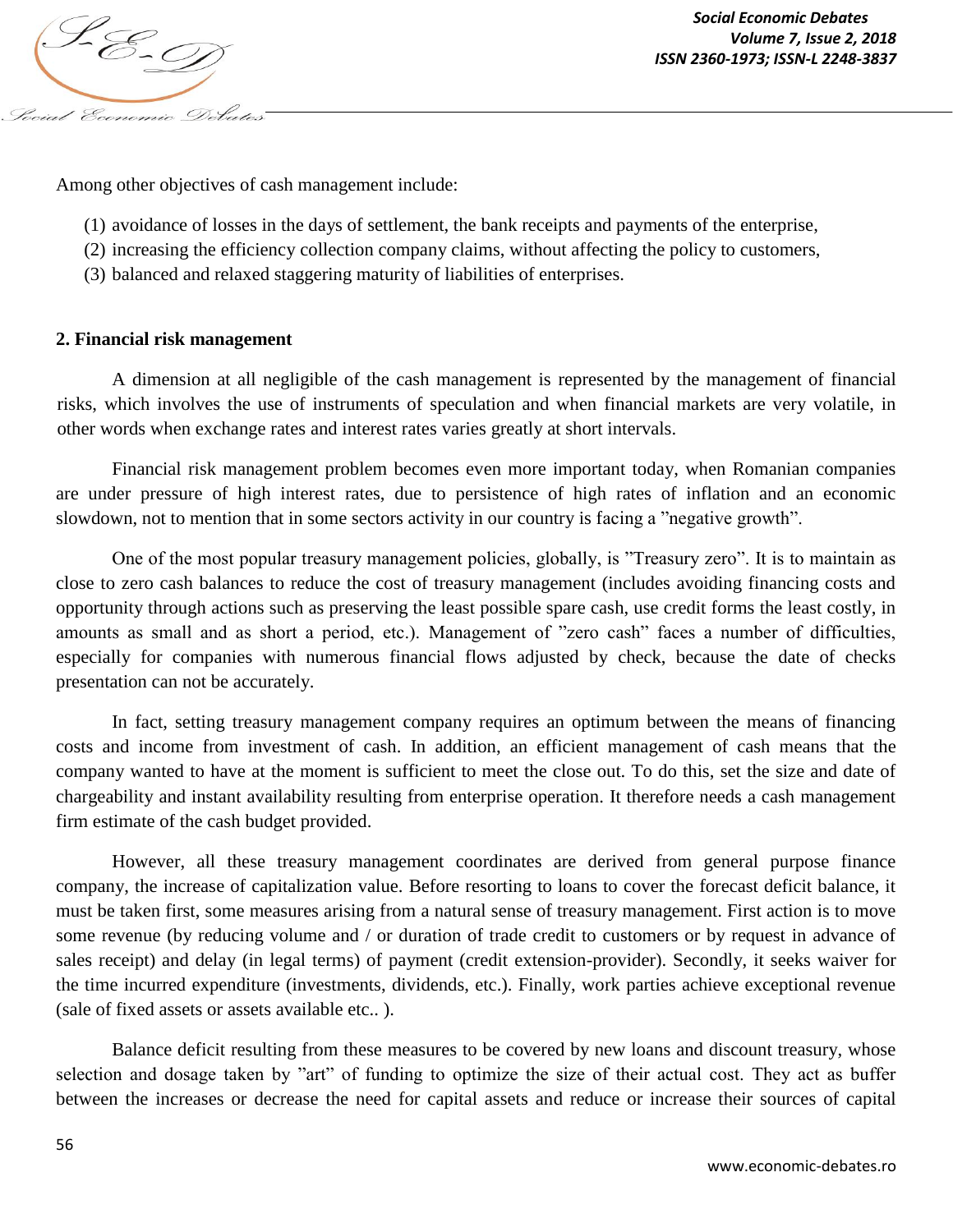

assets and liabilities. These oscillations are reflected in the size of the balance of bank loans. The previous period, the balance of credits may be decreased by cash surplus or released during that period may be increased to cover (through new loans) resulting cash deficit at the end of the preceding period. Increase the balance of bank loans can be made up to a certain limit, namely that of a ceiling for bank credit in its relations with the enterprise. To achieve its objectives, the decision to finance operating cycle will be a credit arbitrage between cash and possible discount loans from banks mobilized to cover the cash deficit. Selection of one or another officer will be based on thorough analysis of their actual cost.

**3. Optimizing the cost of procuring capital assets** and negotiating the various sources of origin of their financial decisions are fundamental to business strategy and tactics.

In determining the cost of credit to substantiate the elements it is necessary first to distinguish between the cost applicable to the appropriations requested and the actual cost. Cost applicable, although fairly complex and loaded with advanced elements of remuneration of capital and risk taking, is still lower than the actual cost of credit as a result of computing the interest.

Applicable cost is determined by two factors: interest rate and fees for. In turn, the interest rate is composed of:

- $\triangleright$  the reference interest rate, which rate may be official discount rate (the rate applied by National Bank loans to commercial banks in the country), the interest rate can be applied to the first Romanian Commercial Bank by their most important customers or may be an interbank rate on loans between banks mutual)
- $\triangleright$  reference rate increase to compensate for the risk involved for the type of credit: cash loans pose a higher risk of default than loans to discount the insolvency of debtors, and they may be followed by judicial. Therefore, specific increase cash loans can go up to 1.5 points, while the discount loans, may increase by 0.5 points,
- $\triangleright$  increasing its reference rate to compensate for business risk, depending on the size heritage and its reliability. In relation to the size property is proposed risk classification of enterprises by turnover on them:
	- A for businesses with turnover of more than 50 million annual increase does not apply specific risk;
	- B for turnovers between 20 and 50 million, is specific increase of 0.15 points,
	- C between 10 and 20 million is 0.4,
	- D and the turnover below 10 million, in which category is most enterprises, the increase is varied between 0.6 and 6.5 points depending on their creditworthiness.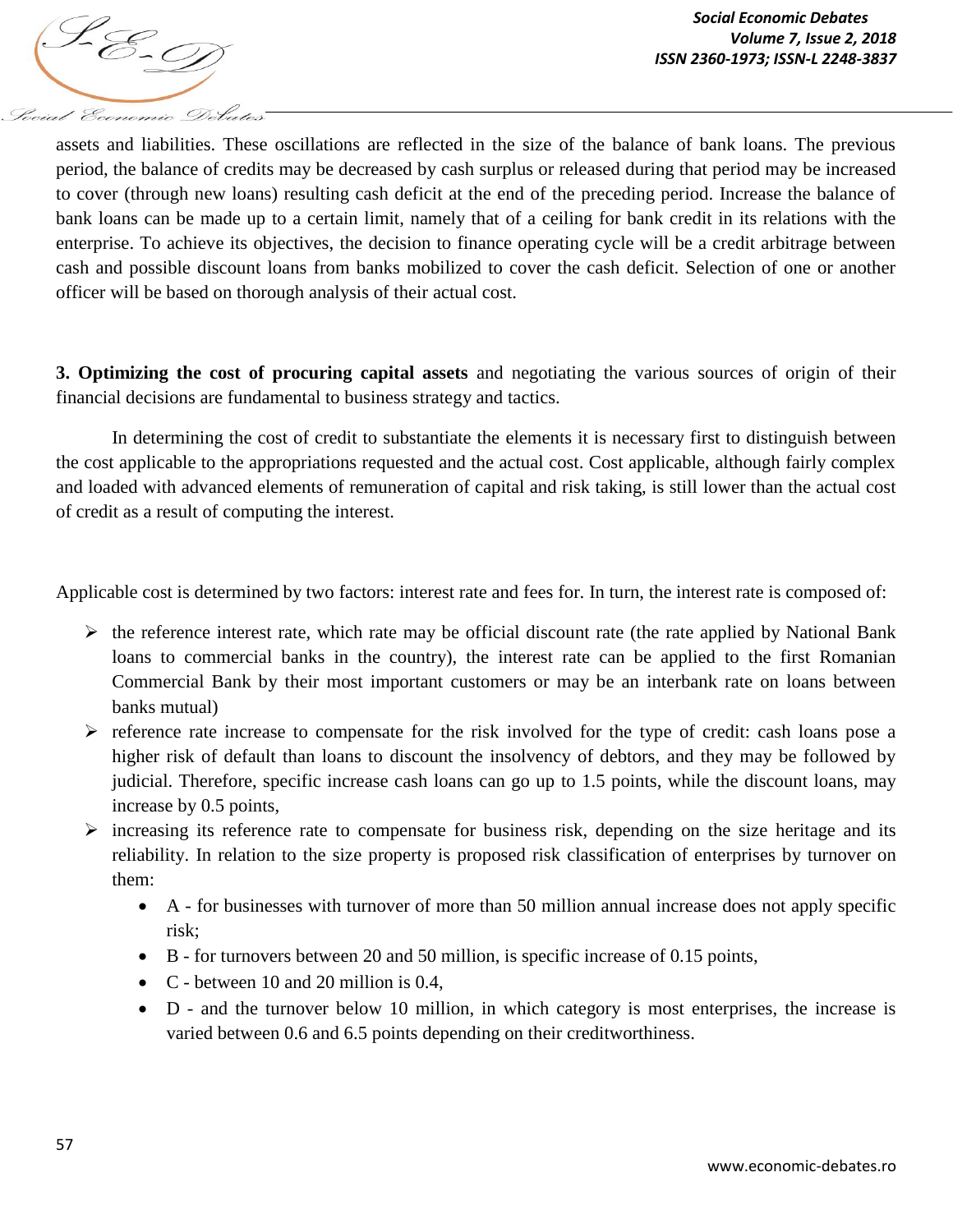focial Economic Debate

Commercial banks in Romania are using methodology established by international classification, which it considers best suited to their customers. An analysis of a customer's credit file bank comprises two components of the investigation:

 analysis of management on staff motivation, propensity for innovation and creativity, quality of financial management, production management and marketing of products and services, personal integrity, flexibility, etc.

• analysis of economic and financial performance of liquidity, solvency, profitability, current assets turnover, dependence on the supply and sales markets (domestic and foreign), securities, etc..

This whole investigation is carried out by the banks through the loan file documents and direct knowledge of credits of the applicant firm. Analysis results are communicated to the Managing Committee of the bank for processing such information providing ratings and scores. Credit decision on the amount, duration, repayment, interest, etc. will take account of the score and the classification of the company (under score) in a class (category) Risk: A, B, C, D or E, as below:

| Category A | Companies with profitable economic activity, which can repay loans and<br>may pay interest              |
|------------|---------------------------------------------------------------------------------------------------------|
| Category B | Companies with good economic activity, but in perspective may appear<br>negative aspects                |
| Category C | Those companies are threatened by worsening their economic situation                                    |
| Category D | Companies that have economic and financial indicators varied between<br>satisfactory and unsatisfactory |
| Category E | These companies recorded losses and is uncertain repayment and interest<br>payment                      |

Specific scales used for recruitment for the two components of credit analysis, following the final classification to represent the average results of the two categories above;

| Risk category | Managerial analysis    | Economical – financial analysis |
|---------------|------------------------|---------------------------------|
|               | between 4 and 5 points | over 20 points                  |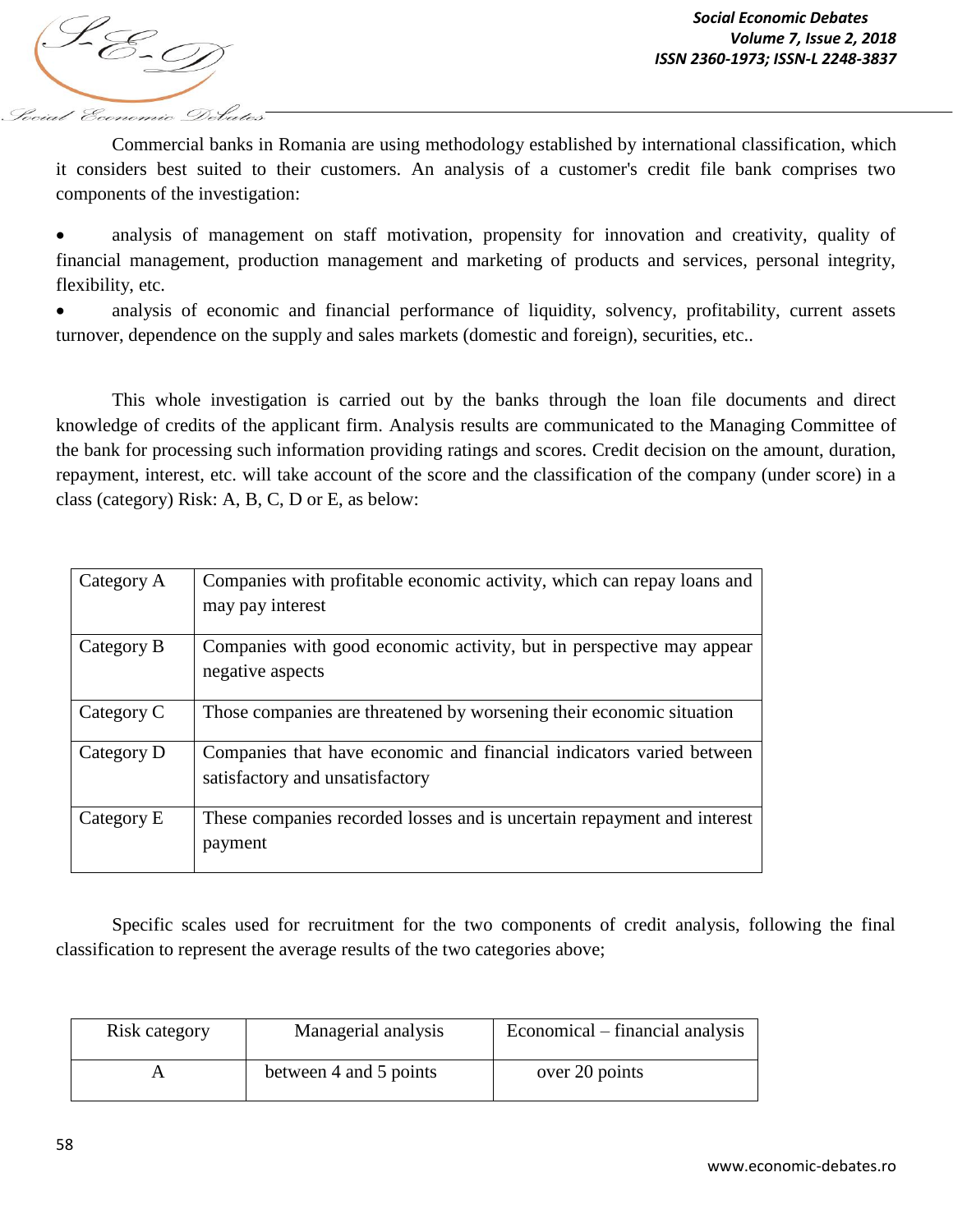

|   | between 3 and 3,9 points     | between 16 and 20 points |
|---|------------------------------|--------------------------|
|   | between 2 and 2,9 points     | between 11 and 15 points |
|   | between 1 and 1,9 points     | between 6 and 10 points  |
| E | between $0$ and $0.9$ points | between 0 and 5 points   |

For bank customers who already have a portfolio of loans incurred in previous periods, request a new credit analysis is combined with the debt service. That analysis uses indicators of interest coverage, outstanding loans, fees, payments etc., giving three grades according to the result: good quality, poor quality and inadequate. Combination of the five risk categories (A, B, C, D, E) with the three qualities of an array of debt service resulting classification indebted company into one of the 15 risk classes. For each of these classes there is an increased risk of specific interest with an appropriate first degree of risk assumed by banks in granting credit business called.

|                               | Portfolio quality |                |                |  |
|-------------------------------|-------------------|----------------|----------------|--|
|                               | Debt service      |                |                |  |
| Performanța<br>întreprinderii | Good              | Poor           | Inadequate     |  |
| Category A                    | Minimum risk      | Observation    | Under standard |  |
| Category B                    | Observation       | Under standard | Uncertain      |  |
| Category C                    | Under standard    | Uncertain      | Major risk     |  |
| Category D                    | Uncertain         | Major risk     | Major risk     |  |
| Category E                    | Major risk        | Major risk     | Major risk     |  |

Interest rate (Rd) is calculated as annual rate, but short-term loans granted by fractions of a year, most often a quarter (90 days). Therefore, the interest rate at a fraction of a year can be determined as a proportional rate, depending on the size fraction: quarterly rate, in a proportion of one fourth of the annual monthly rate, the rate of one / 12 S. of. m. d. Given the possibility of capitalization but the bank interest rate is higher than the proportional equivalent fraction of that time.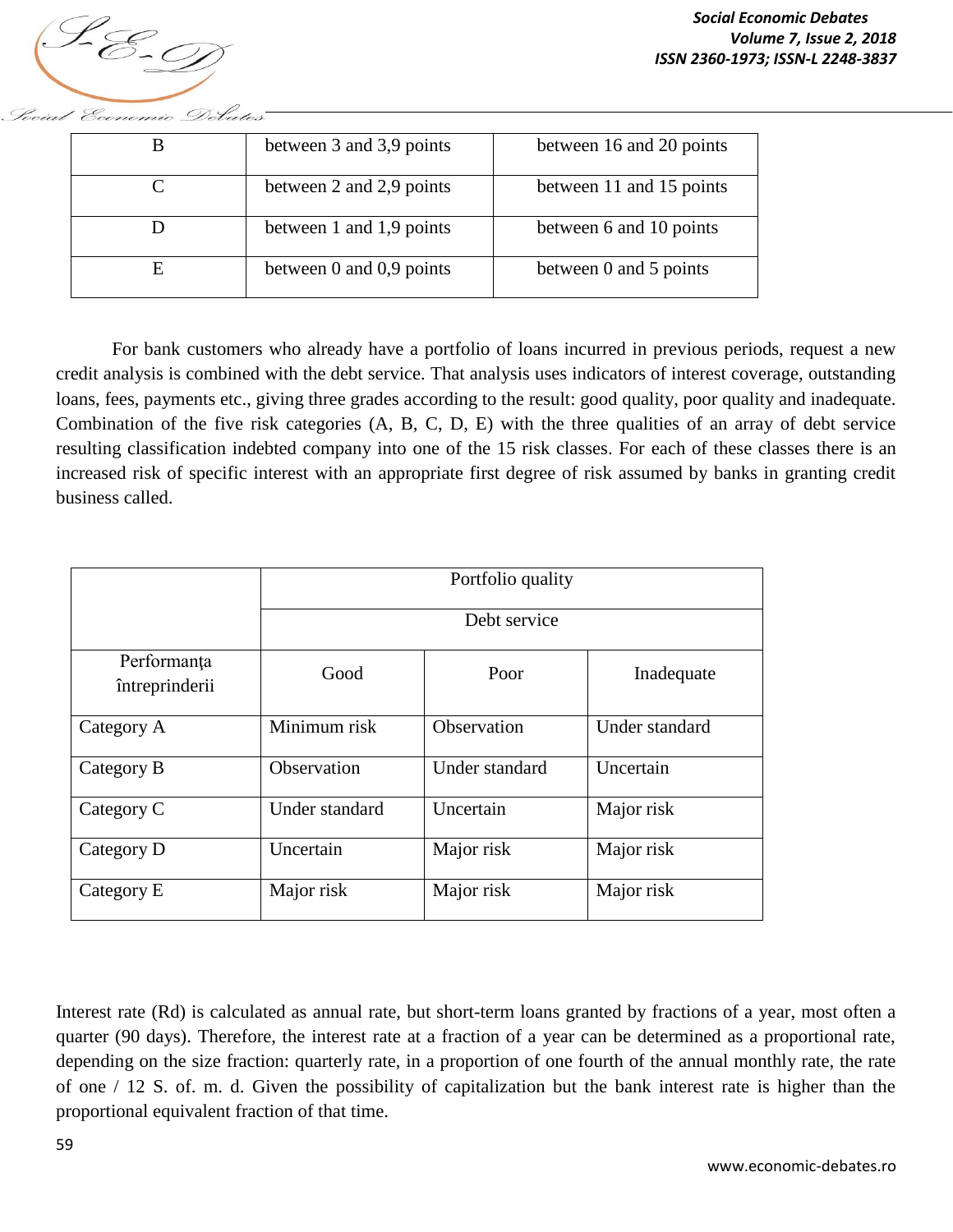

Size of interest (D) is determined by loan volume (C) and the number of actual days credit (Nr):

#### $D = C x R dx Nr / 360 x 100$

As regards the number of days credit is important for financial management to distinguish between the day of settlement, the actual days of receipt of loan documents and bank business day (credit agreement, bank statement), the actual day of interest calculation. Transfer operations between the company and bank account records on the operation time gaps occur, with implications for treasury business and the interest calculated. In operations earlier settlement payments on the operating statement and receipts from operations, settlement is back on the business day the statement.

In the same sphere of concern for treasury management and shall include the necessary boundaries to be made between on the house (the counter) of the bank (between the hours of 8:12), working day (approximately 250 days a year) and calendar day that taken in calculating the rate (365 or 366 days a year).

It also distinguishes between settlements with third business unit have the same bank account, to settlements with firms that have bank account to another unit in the same location or different locations. In these situations, the boundaries between the settlement day and the operating acquire different meanings depending on the actual duration of bank transfers. Applicable cost of credit includes, in addition to interest, a number of commissions and administrative costs, risks. The vast majority of these are variable in proportion to the size or the size of credit risk. Administrative costs, the handling means of payment (checks, commercial paper etc.. ) And filing them, are remunerated by fixed charges (a fixed flat fee per title).

The real cost of credit is higher than that applicable. Taking calculating interest and fees (variable) number of calendar days and not the working one factor determining the actual cost increase of  $365/360 =$ 1.0139. Operation with annual interest rate, fractional proportion of loan period with the report Nr. / 360, also causes an increase in actual cost (fair report would be: Nr./ 365).

### **Conclusions**

An efficient management of enterprise job streams involves both asset management (income / expenditure) and treasury management, or revenue flows and payments. Statistical evidence with most bankruptcies is due to weaknesses in treasury management. More widespread concerns for treasury management are motivated by economic instability phenomena both macro and macro: inflation, interest rates and lower rates of return and degree of self-financing. The Treasury positive and negative leads management costs (the opportunity, through absence of the fructification of the cash surplus and financing costs of new loans cash deficit). The main